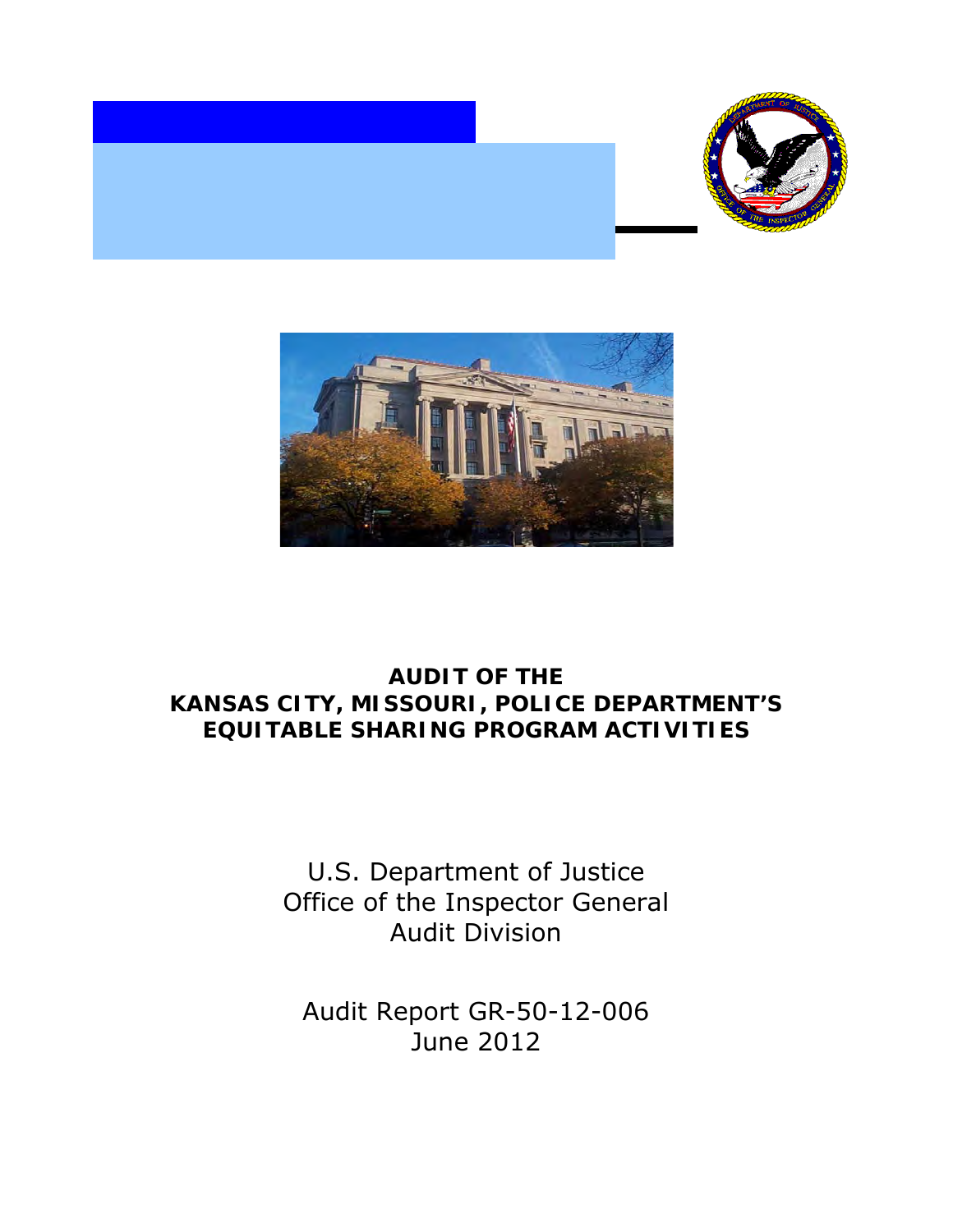## **KANSAS CITY, MISSOURI, POLICE DEPARTMENT'S AUDIT OF THE EQUITABLE SHARING PROGRAM ACTIVITIES**

### **EXECUTIVE SUMMARY**

 sharing funds by the Kansas City, Missouri, Police Department (KCPD). of assets seized in the course of certain criminal investigations.<sup>1</sup> During the audit period of May 1, 2009, through April 30, 2011, the KCPD received DOJ operations.<sup>[2](#page-1-1)</sup> The U.S. Department of Justice (DOJ), Office of the Inspector General (OIG), Audit Division has completed an audit of the use of DOJ equitable Equitable sharing funds represent a share of the proceeds from the forfeiture equitable sharing funds totaling \$1,361,418 to support law enforcement

 received by the KCPD was accounted for properly and used for allowable that the KCPD primarily spent DOJ equitable sharing funds to enhance and found weaknesses in the methods used by the KCPD to account for and report The objectives of the audit were to assess whether equitably shared cash purposes as defined by the applicable regulations and guidelines. We found support law enforcement capabilities of the police department. However, we DOJ equitable sharing funds and we identified errors in the KCPD's Annual Certification Reports. Specifically, we found that:

- sharing funds received. • The KCPD did not separately account for DOJ equitable sharing receipts, expenditures, and interest income earned on DOJ equitable
- FY 2011. • The KCPD did not accurately report DOJ equitable sharing fund expenditures on its Schedule of Expenditures of Federal Awards for
- 2011. • The KCPD did not accurately report interest income earned on DOJ equitable sharing funds and some DOJ equitable sharing fund expenditures on its Annual Certification Reports for FYs 2010 and

<span id="page-1-0"></span> $\overline{\phantom{0}}$ 

<sup>2011.</sup>  $\overline{\hspace{2cm}}$  The DOJ asset forfeiture program has three primary goals:  $\hspace{2cm}$  (1) to punish and deter criminal activity by depriving criminals of property used or acquired through illegal activities; (2) to enhance cooperation among foreign, federal, state, and local law enforcement agencies through equitable sharing of assets recovered through this program; and, as a by-product, (3) to produce revenues to enhance forfeitures and strengthen law enforcement.

<span id="page-1-1"></span> $2$  The KCPD fiscal year begins on May 1 and ends on April 30.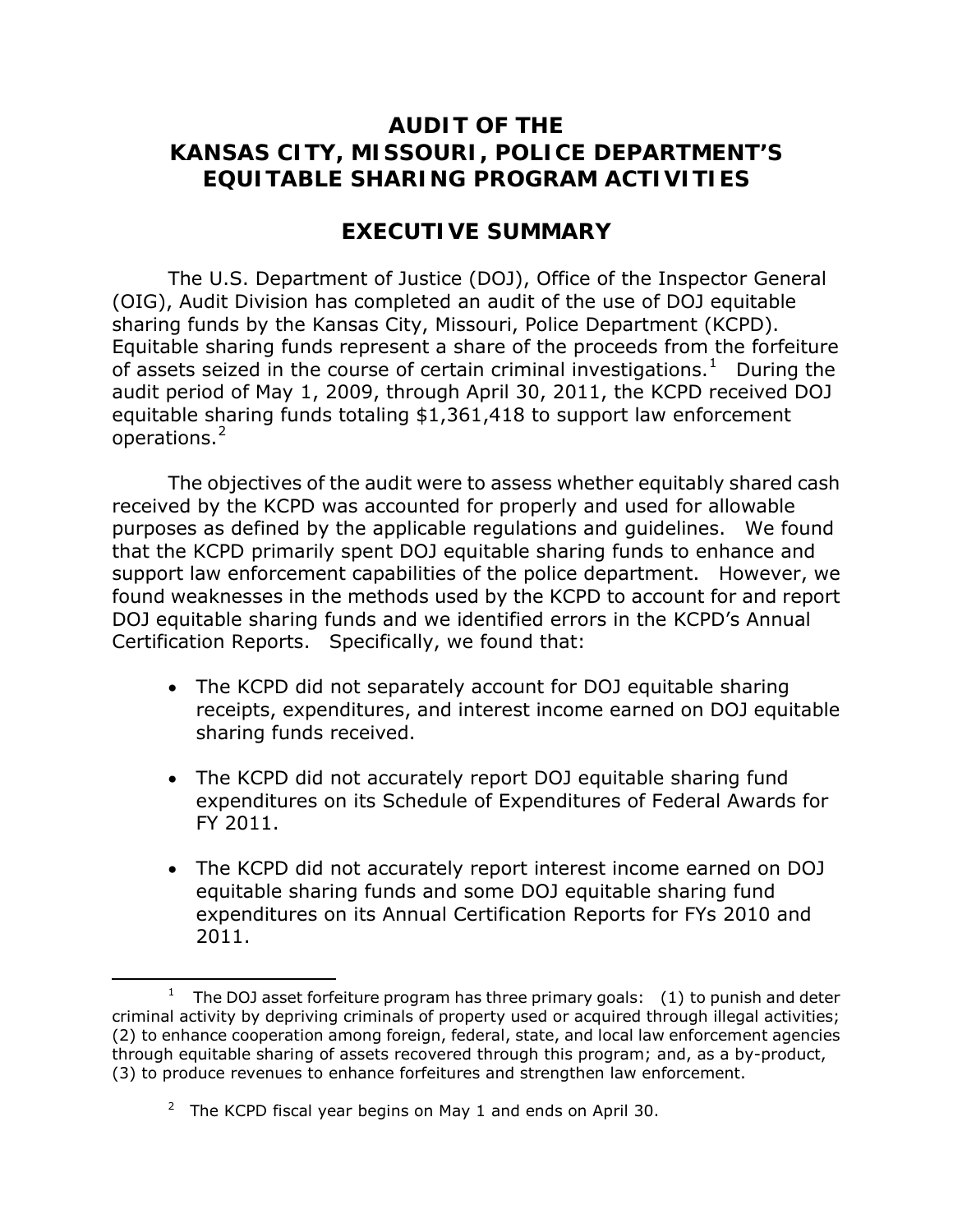scope, and methodology are included in Appendix I. Our report contains three recommendations that address the weaknesses we identified. Our findings are discussed in greater detail in the Findings and Recommendations section of the report. The audit objectives, scope, and methodology are included in Appendix I.<br> $\cdot$  ii -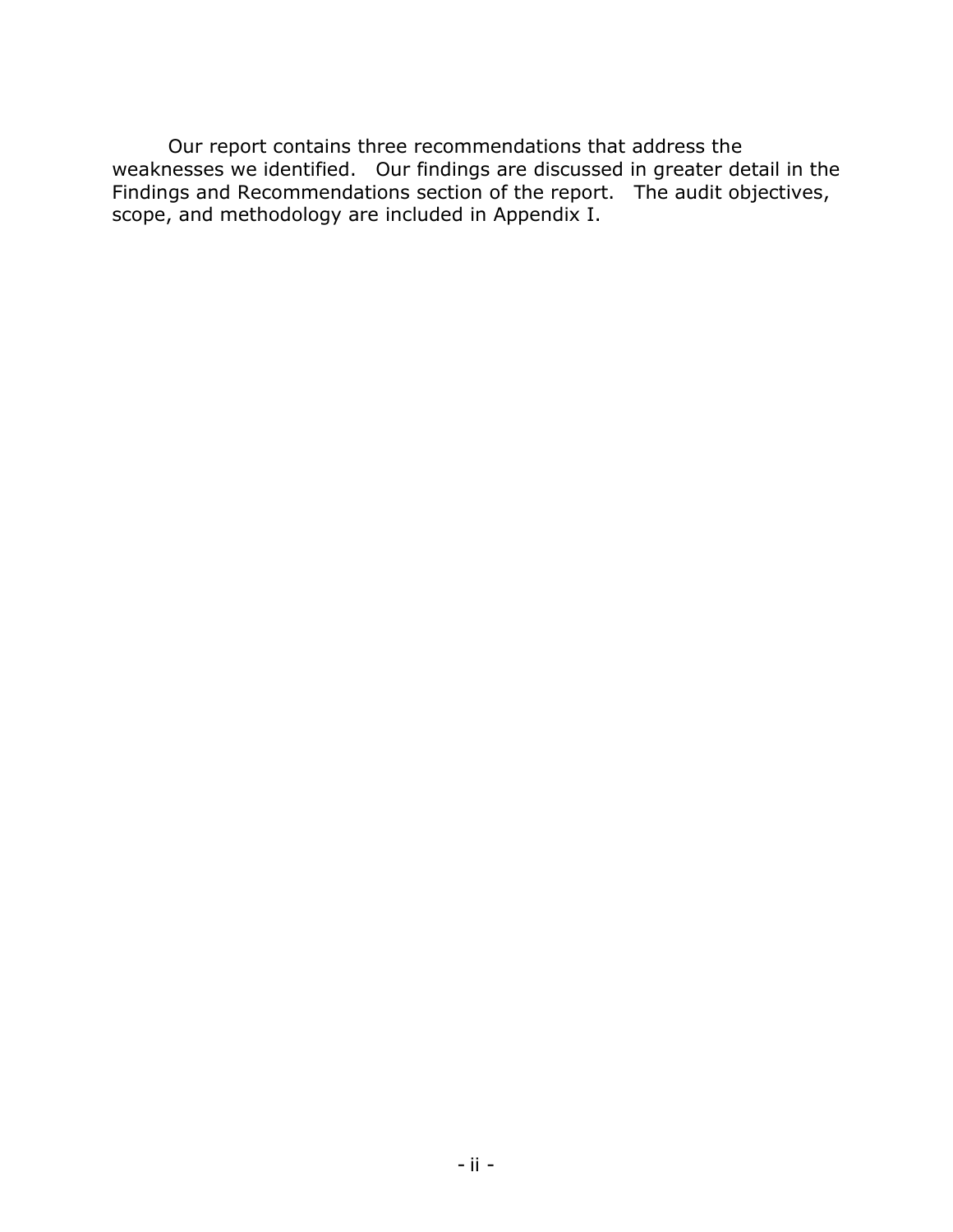# **TABLE OF CONTENTS**

| Equitable Sharing Agreement and Certification Forms 8                                                                          |  |
|--------------------------------------------------------------------------------------------------------------------------------|--|
|                                                                                                                                |  |
|                                                                                                                                |  |
|                                                                                                                                |  |
| APPENDIX I - OBJECTIVES, SCOPE, AND METHODOLOGY 13                                                                             |  |
| APPENDIX II - KANSAS CITY POLICE DEPARTMENT<br>RESPONSE TO THE DRAFT REPORT 15                                                 |  |
| APPENDIX III - OFFICE OF THE INSPECTOR GENERAL<br><b>ANALYSIS AND SUMMARY OF ACTIONS</b><br>NECESSARY TO RESOLVE THE REPORT 17 |  |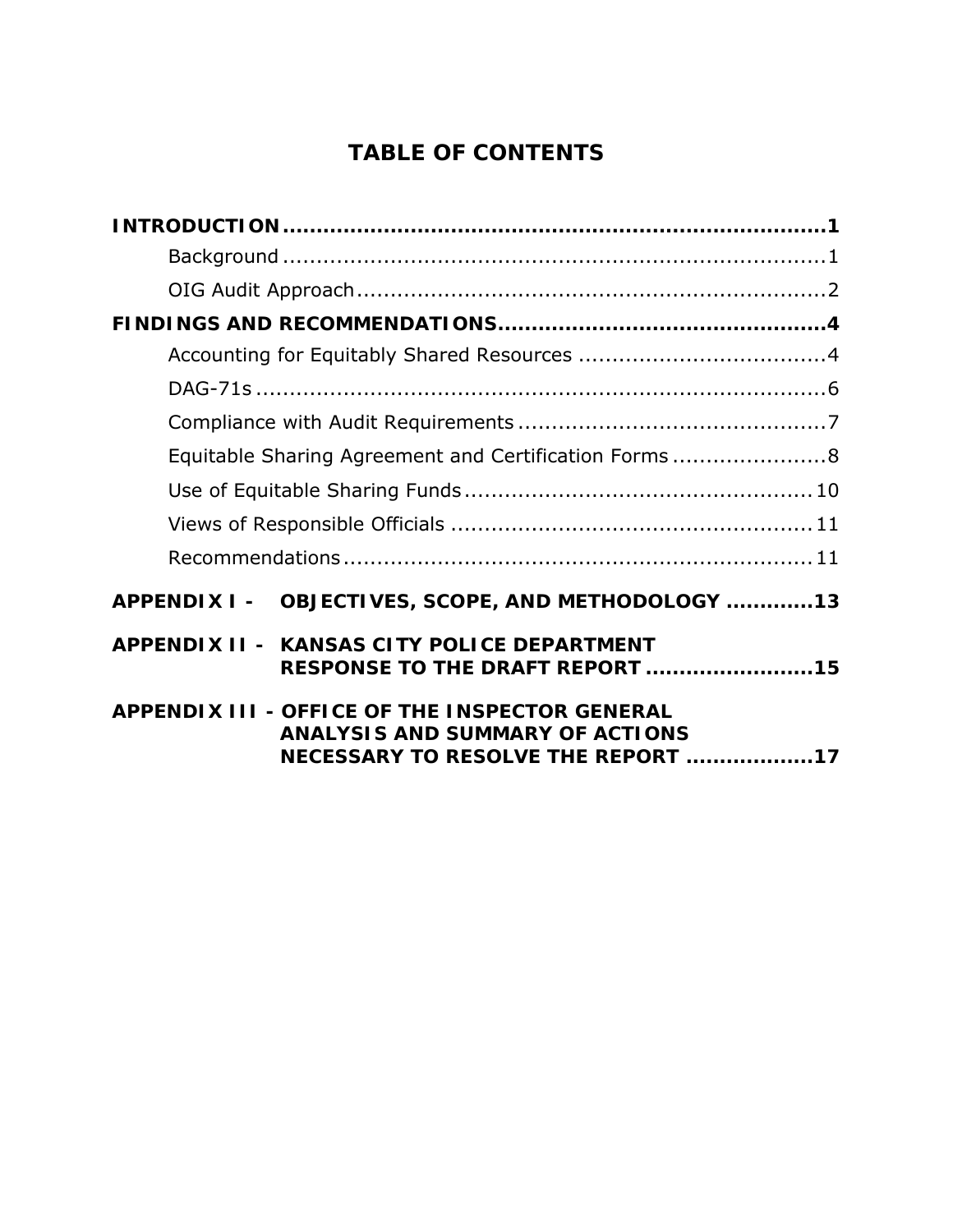## **INTRODUCTION**

<span id="page-4-0"></span> sharing funds by the Kansas City, Missouri, Police Department (KCPD). The 2009, and ending on April [3](#page-4-2)0, 2011.<sup>3</sup> During that period, the KCPD received shared cash received by the requesting agency was accounted for properly and guidelines. The U.S. Department of Justice (DOJ), Office of the Inspector General (OIG), Audit Division, has completed an audit of the use of DOJ equitable audit covered the KCPD's fiscal years (FY) 2010 and 2011, beginning on May 1, DOJ equitable sharing funds totaling \$1,361,418 to support law enforcement operations. The objectives of the audit were to assess whether equitably used for allowable purposes as defined by the applicable regulations and

#### <span id="page-4-1"></span>**Background**

<span id="page-4-2"></span>ı

 The primary mission of the DOJ Asset Forfeiture Program is to employ asset forfeiture powers in a manner that enhances public safety and security. This is accomplished by removing the proceeds of crime and other assets relied upon by criminals and their associates to perpetuate their criminal activity against our society. Asset forfeiture has the power to disrupt or dismantle criminal organizations that would continue to function if we only convicted and incarcerated specific individuals.

 proceeds through the DOJ equitable sharing program. State and local law directly with DOJ agencies in joint investigations leading to the seizure or agencies' direct participation in the case. The U.S. Department of the Treasury (Treasury) administers its own Asset Forfeiture Program. Our audit sharing program. Another purpose of the DOJ Asset Forfeiture Program is to deter crime by depriving criminals of the profit and proceeds from illegal activities. A secondary purpose of the program is to enhance cooperation among federal, state, and local law enforcement agencies by sharing federal forfeiture enforcement agencies may receive equitable sharing revenues by participating forfeiture of property. The amount shared with the state and local law enforcement agencies in joint investigations is based on the degree of the was limited to equitable sharing revenues received through the DOJ equitable

 legislation, and monitoring the use of DOJ equitable sharing funds. Generally, Although several DOJ agencies are involved in various aspects of the seizure, forfeiture, and disposition of equitable sharing revenues, the DOJ Criminal Division, Asset Forfeiture and Money Laundering Section (AFMLS), is responsible for issuing policy statements, implementing governing

 $3$  The KCPD fiscal year begins on May 1 and ends on April 30.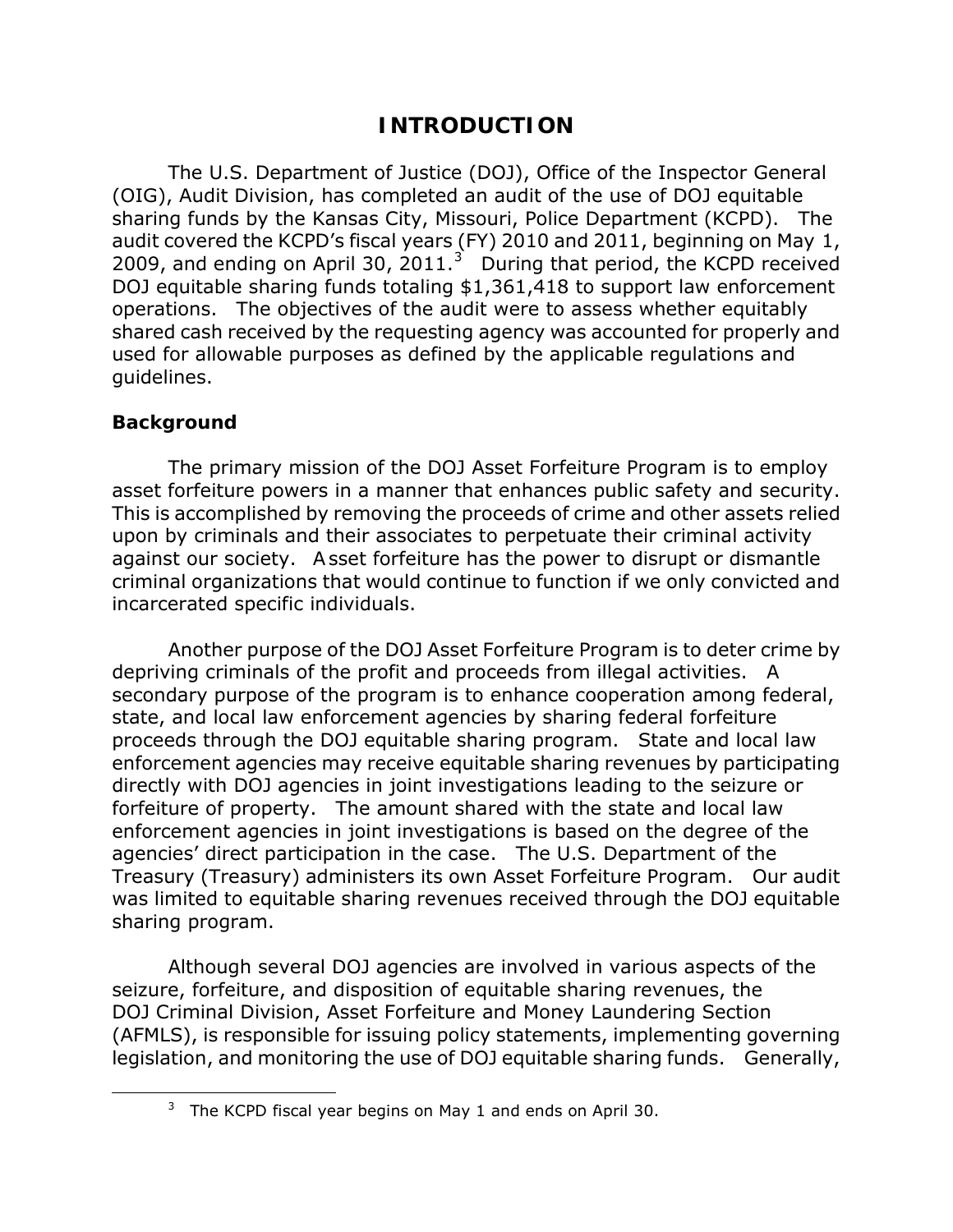the use of equitable sharing revenues by state and local recipient agencies is limited to law enforcement purposes. However, under certain circumstances, up to 15 percent of equitable sharing revenues may be used for the costs associated with drug abuse treatment, drug and crime prevention education, housing and job skills programs, or other nonprofit community-based programs or activities. This provision requires that all expenditures be made by the law enforcement agency and does not allow for the transfer of cash.

 Kansas City is the largest city in the state of Missouri, encompassing more than 316 square miles in parts of Jackson, Clay, Cass, and Platte counties. As of 2010, the population of Kansas City was 459,787. The KCPD has more than 1,400 officers and 600 civilians and is governed by the Board of Police Commissioners, appointed by the governor.

### <span id="page-5-0"></span>**OIG Audit Approach**

 conditions of the DOJ equitable sharing program. Unless otherwise stated, tangible property, establishes reporting and audit requirements, and defines the permissible uses of equitably shared resources. We tested compliance with what we considered to be the most important we applied the Guide to Equitable Sharing for State and Local Law Enforcement Agencies, dated April 2009 (2009 Equitable Sharing Guide) as our primary criteria. The 2009 Equitable Sharing Guide identifies the accounting procedures and requirements for tracking equitably shared monies and

To conduct the audit, we tested the KCPD's compliance with the following five aspects of the DOJ equitable sharing program:

- • **Accounting for equitably shared resources** to determine whether standard accounting procedures were used to track equitable sharing assets.
- • **Monitoring of Applications for Transfer of Federally Forfeited Property** to ensure adequate controls were established.
- consistency, and uniformity of audited equitable sharing data. • **Compliance with audit requirements** to ensure the accuracy,
- to determine if these documents were complete and accurate. • **Annual Equitable Sharing Agreements and Certification Forms**
- sharing funds were spent for permissible uses. • **Use of equitably shared resources** to determine if equitable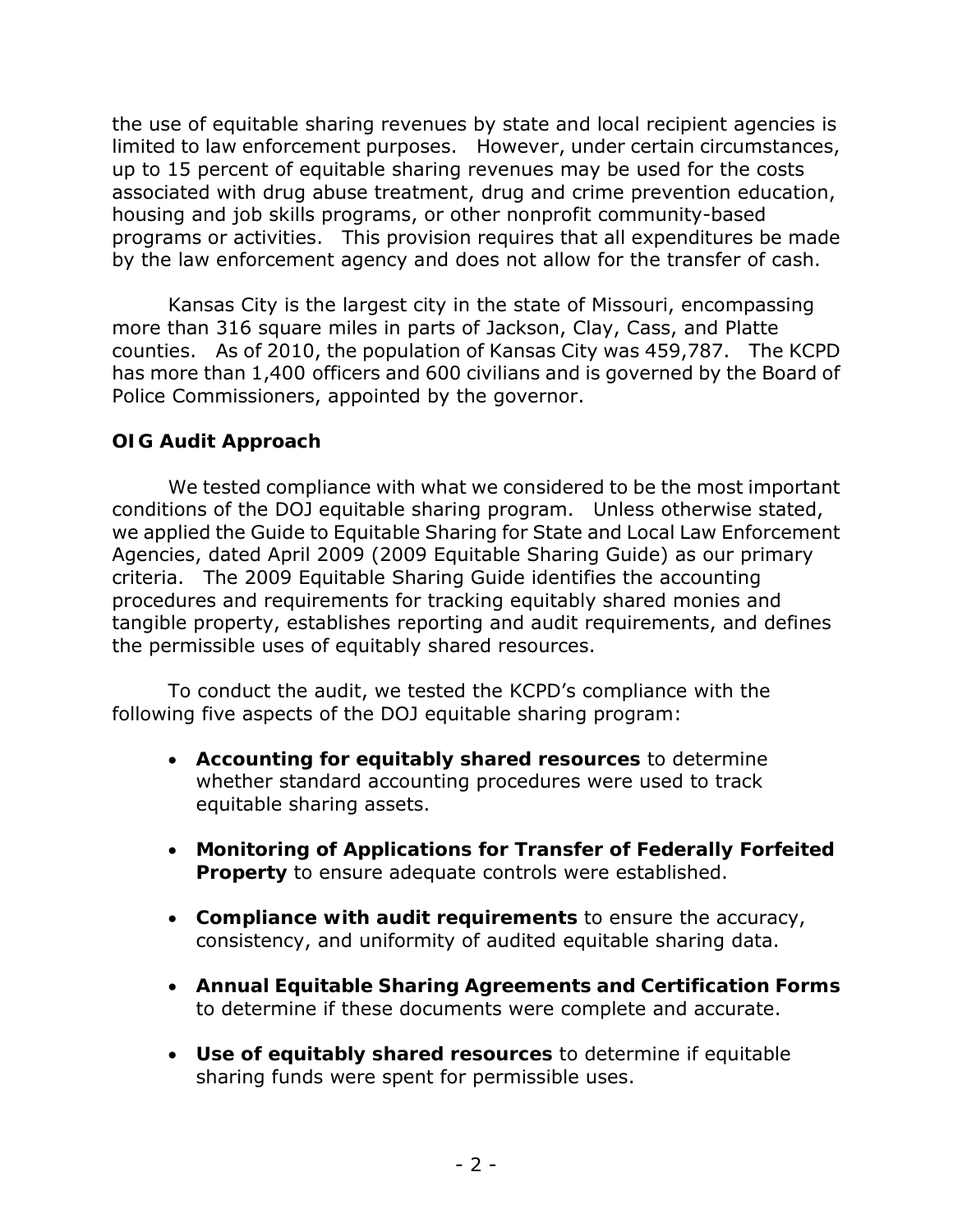See the Appendix I for more information on our objectives, scope, and methodology.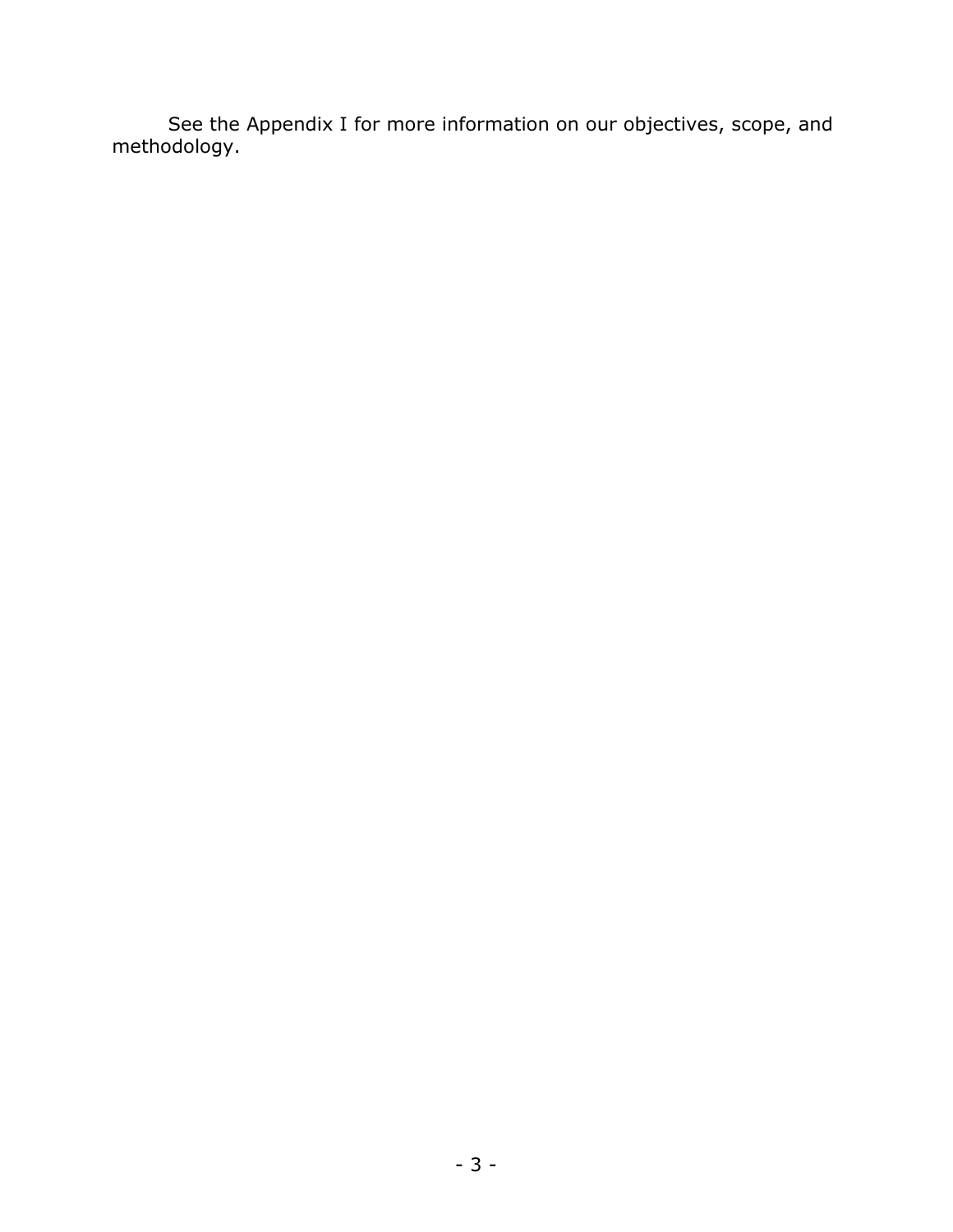# **FINDINGS AND RECOMMENDATIONS**

<span id="page-7-0"></span> We found that the KCPD did not separately account for DOJ sharing expenditures in its official accounting records. We also Awards for FY 2011. Further, we found errors in the 2010 and submitted by the KCPD. However, we found that the KCPD submission of annual Equitable Sharing Agreement and equitable sharing receipts and interest earned on DOJ equitable sharing funds and did not accurately record some equitable found that the KCPD did not accurately report DOJ equitable sharing expenditures on its Schedule of Expenditures of Federal 2011 Equitable Sharing Agreement and Certification forms complied with equitable sharing guidelines with respect to timely Certification forms, permissible uses of equitable sharing funds, and adherence to non-supplanting requirements.

#### <span id="page-7-1"></span>**Accounting for Equitably Shared Resources**

be accounted for separate from any other funds. The 2009 Equitable Sharing Guide requires that all participating state and local law enforcement agencies implement standard accounting procedures to track equitably shared tangible property and funds. The 2009 Equitable Sharing Guide also requires that DOJ equitable sharing funds

 during FYs 2009 and 2010. As shown in the following table, during FYs 2010 We reviewed the AFMLS report of DOJ equitable sharing distributions. and determined the KCPD did not receive any equitably shared tangible assets and 2011, the AFMLS reported 110 distributions of equitable sharing funds to the KCPD, totaling \$1,361,418.

| <b>Fiscal Year</b> | <b>Distributions</b> | Amount         |
|--------------------|----------------------|----------------|
| 2010               | 41                   | \$593,762.83   |
| 2011               | 69                   | 767,655.18     |
| <b>TOTAL</b>       | 110                  | \$1,361,418.01 |

#### **FY 2010 through 2011 TABLE 1: DOJ EQUITABLE SHARING DISTRIBUTIONS TO THE KCPD**

Source: AFMLS

To determine if the KCPD properly deposited and accounted for DOJ equitable sharing funds, we reviewed and reconciled the KCPD's accounting records to DOJ reports of equitable sharing funds distributed.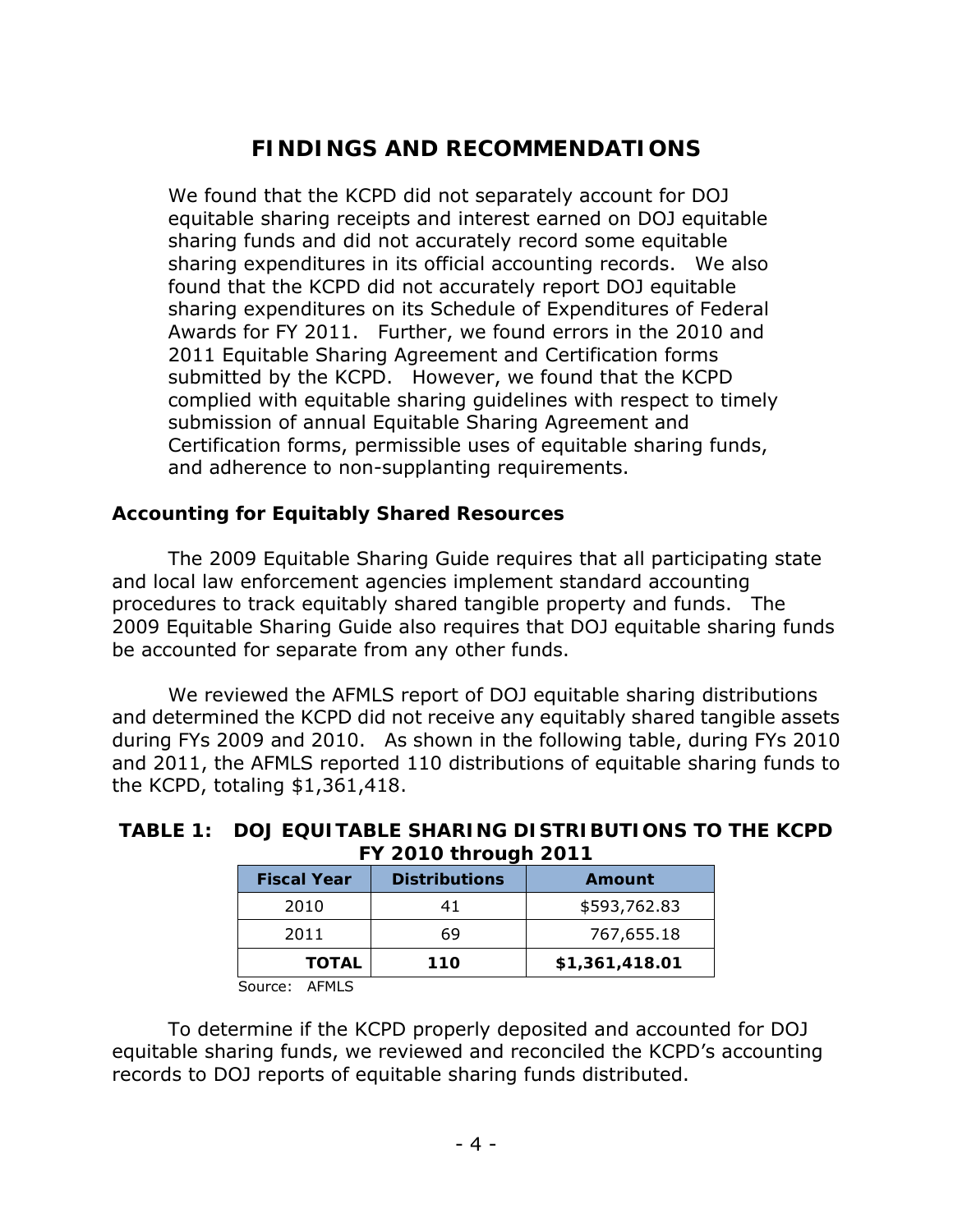receipts and expenditures as required by the 2009 Equitable Sharing Guide. in a single revenue account in the official accounting records. The Supervisor Through our review of KCPD official accounting records, we determined that the KCPD was not separately accounting for DOJ equitable sharing The KCPD Accounting and Payroll Section Supervisor confirmed that all federal forfeiture funds were deposited into the KCPD checking account and recorded also advised us that it was the KCPD's practice to consider equitable sharing fund expenditures to be Department of the Treasury funds until expenditures equaled Department of the Treasury receipts and then consider all subsequent equitable sharing expenditures to be from DOJ equitable sharing funds.

 funds. KCPD officials informed us they would immediately revise their procedures to separately account for DOJ equitable sharing funds. We advised KCPD officials that the accounting practices related to DOJ equitable sharing funds were not in compliance with the 2009 Equitable Sharing Guide requirement to separately account for DOJ equitable sharing

 accounting records. We judgmentally selected and tested five receipts a timely manner. The following table shows the sampled receipts were Although the KCPD did not separately account for DOJ equitable sharing. funds, through our review of the KCPD accounting records we determined that all DOJ equitable sharing fund receipts were recorded correctly in the KCPD totaling \$477,024 to ensure the funds were properly deposited and recorded in properly deposited in a timely manner.

| <b>DOJ Detail</b><br><b>Distribution Report</b> |                               | <b>KCPD Accounting Records</b> |                          |                     |
|-------------------------------------------------|-------------------------------|--------------------------------|--------------------------|---------------------|
| <b>Distribution</b><br>Date                     | <b>Distribution</b><br>Amount | Amount<br><b>Received</b>      | <b>Deposit</b><br>Amount | <b>Deposit Date</b> |
| 08/24/2010                                      | \$43,061.94                   | \$43,061.94                    | \$43,061.94              | 08/24/2010          |
| 10/15/2010                                      | \$157,088.16                  | \$157,088.16                   | \$157,088.16             | 10/15/2010          |
| 11/22/2010                                      | \$194,350.25                  | \$194,350.25                   | \$194,350.25             | 11/22/2010          |
| 11/22/2010                                      | \$48,167.68                   | \$48,167.68                    | \$48,167.68              | 11/22/2010          |
| 04/15/2011                                      | \$34,356.00                   | \$34,356.00                    | \$34,356.00              | 04/15/2011          |
| <b>TOTAL</b>                                    | \$477,024.03                  | \$477,024.03                   | \$477,024.03             |                     |

 **TABLE 2: KCPD EQUITABLE SHARING RECEIPTS REVIEWED FY 2011 FY 2011** 

Source: KCPD and AFMLS

Through our review of the KCPD accounting records, we also found that KCPD recorded expenditures for checking account service charges as debits to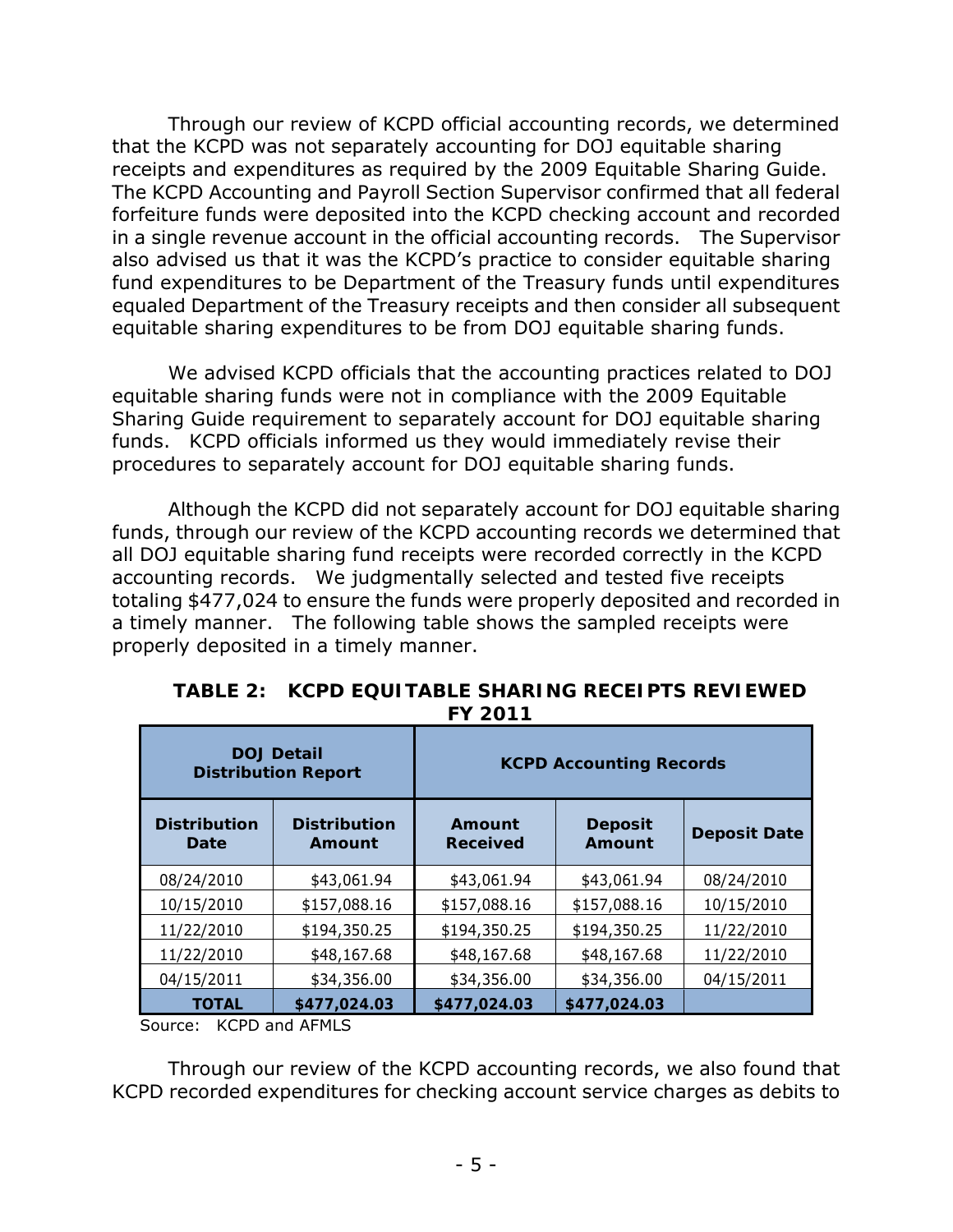KCPD accounting records. We discuss the subsequent reporting errors in the Equitable Sharing Agreement and Certification forms section of this report. an earned interest account. As a result, interest earned on DOJ equitable sharing funds and equitable sharing fund expenditures were understated in

 Equitable Sharing Agreement and Certification forms section of this report. We advised KCPD officials that the lack of separate accounting for DOJ Agreement and Certification forms we reviewed. KCPD officials advised that equitable sharing funds had resulted in errors in the Equitable Sharing the previously discussed revisions to their accounting procedures would help ensure accurate reporting in their future Equitable Sharing Agreement and Certification forms.

#### <span id="page-9-0"></span>**DAG-71s**

<span id="page-9-1"></span>ı

 requested, amount received, and date received for each request. We interviewed a KCPD official regarding the procedures for monitoring equitable The 2009 Equitable Sharing Guide states that all participating agencies should maintain a log of all sharing requests that consecutively numbers the requests and includes the seizure type, seizure amount, share amount sharing requests and receipts and reconciled the KCPD equitable sharing logs to the DOJ Detail Distribution Report.

 According to the Detective, at that time, the seizure information is recorded in Federally Forfeited Property (DAG-71) is prepared and forwarded to the Accounting and Payroll Supervisor.<sup>[4](#page-9-1)</sup> The Detective told us the DAG 71s are then reviewed and signed by the KCPD General Counsel and Deputy Police been received. The Asset Forfeiture Detective also records the receipts in Sharing Agreement and Certification. The KCPD assigned a detective to oversee the KCPD's equitable sharing activities. The KCPD Asset Forfeiture Detective advised us that the KCPD receives from federal seizing agencies notices of federal seizures in which the KCPD was involved and may be eligible for equitable sharing revenue. a handwritten Seizure/Forfeiture Case Log and an Application for Transfer of Chief before they are submitted to the federal agency processing the forfeiture. When the DAG 71s are submitted, the Asset Forfeiture Detective records the details of the requests in an electronic spreadsheet. According to the Asset Forfeiture Detective, the spreadsheet is updated upon notification from the Accounting and Payroll section that equitable sharing funds have another electronic spreadsheet that summarizes the receipts by the appropriate Department. T his summary spreadsheet is annually reconciled with KCPD official accounting records and used to prepare the Annual Equitable

 Sharing Agreement and Certification. 4 The DAG-71 is the DOJ form submitted by a state or local agency to the federal seizing agency to request a share of seized assets. The state or local agency is required to maintain a log of its DAG-71s in accordance with equitable sharing guidelines.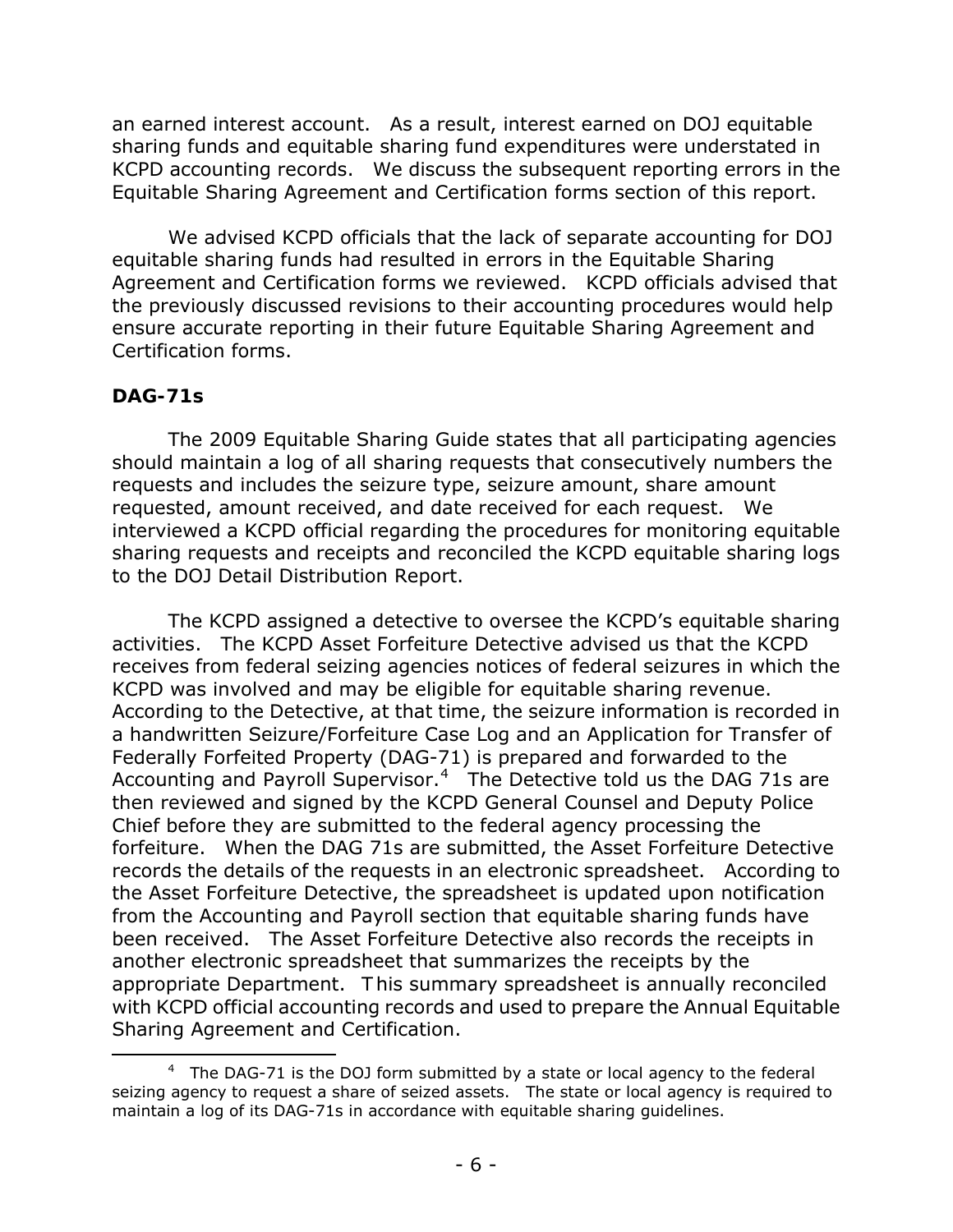required by the 2009 Equitable Sharing Guide. The log did include the seizure received as required. However, through our reconciliation of the KCPD's log discrepancies during our reconciliation of the KCPD's summary spreadsheet of receipts by Department and the DOJ Detail Distribution Report. In our We determined the KCPD's equitable sharing requests were not consecutively numbered in the detailed log of equitable sharing requests as type, seizure amount, share amount requested, amount received, and date and the DOJ Distribution Report, we noted one receipt was not recorded and one receipt was not accurately recorded in the log. We did not identify any opinion, the KCPD should consider maintaining one log of equitable sharing activity and periodically reconciling the log to KCPD accounting records to ensure accuracy and consistency in its DOJ equitable sharing records.

#### <span id="page-10-0"></span>**Compliance with Audit Requirements**

 audit requirements of the Single Audit Act Amendment of 1996 and OMB Organizations. O MB Circular A-133 requires non-federal entities to prepare a The 2009 Equitable Sharing Guide requires the KCPD to comply with Circular A-133, Audits of States, Local Governments, and Non-Profit Schedule of Expenditures of Federal Awards for the period covered by the auditee's financial statements.

 expenditures, we reviewed the KCPD's accounting records and the Schedule of the year ended April 30, 2011. To determine if the KCPD accurately reported DOJ equitable sharing fund Expenditures of Federal Awards included in the KCPD's Single Audit Report for

 Schedule of Expenditures of Federal Awards. We identified the following errors during our review of the KCPD's

- separate from Department of the Treasury funds on the schedule, and • The KCPD did not identify DOJ equitable sharing program funds
- related interest earned as expenditures on the schedule. • The KCPD reported total federal forfeiture funds received and the

 Federal Awards was not in compliance with OMB Circular A-133. KCPD in OMB Circular A-133, had discussed with the independent auditors the proper We advised KCPD officials that the reporting of DOJ equitable sharing program receipts rather than expenditures on the Schedule of Expenditures of officials advised us they were aware of the reporting requirements established method of reporting federal forfeiture funds in the Schedule of Expenditures of Federal Awards, and believe they are in compliance based on their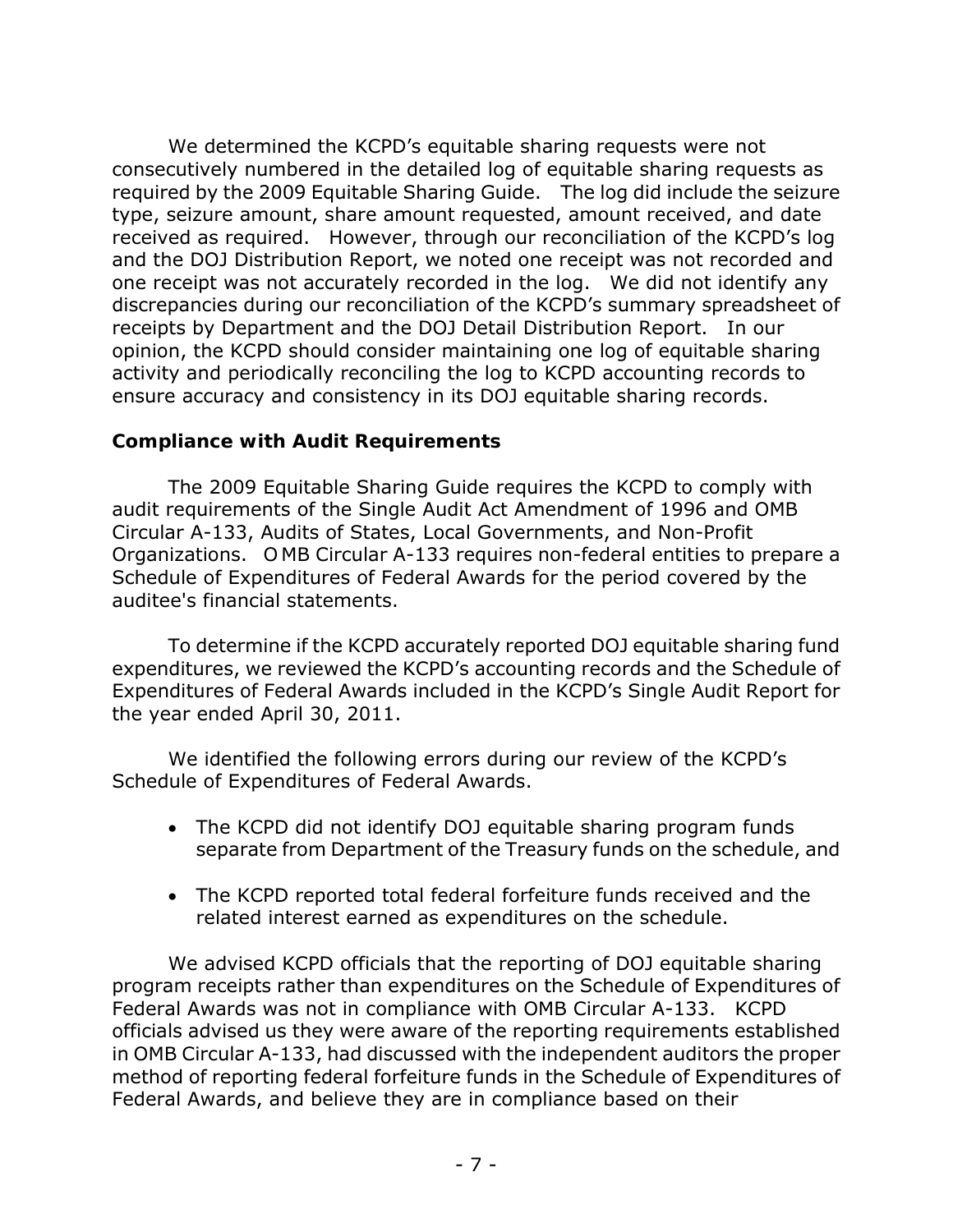on the Schedule of Expenditure of Federal Awards. interpretation of OMB Circular A-133, § 205. We confirmed with AFMLS that "*expended"* funds, not funds "*received but as yet unspent*" should be reported

### <span id="page-11-0"></span>**Equitable Sharing Agreement and Certification Forms**

 Sharing Agreement and Certification form be signed by the head of the law enforcement agency and a designated official of the local governing body. when an administration change occurs. By signing and submitting the regulated the equitable sharing program. The 2009 Equitable Sharing Guide requires agencies participating in the DOJ Equitable Sharing Program to annually submit to AFMLS a signed Equitable Sharing Agreement and Certification form within 60 days after the end of the agency's fiscal year. T he AFMLS requires that the Equitable Additionally, the receiving agency should submit a newly signed agreement agreement, the signatories agreed to follow statutes and guidelines that

 and 2011 were accurate, complete, submitted in a timely manner, and signed We tested compliance with the Equitable Sharing Agreement and Certification form requirements to determine if the required forms for FYs 2010 by the appropriate officials. We identified errors in the 2010 and 2011 Summary of Equitable Sharing Activity and Summary of Shared Monies Spent reported by the KCPD. Specifically, we found that:

- overstated by \$70; and • for FY 2010, DOJ Interest Income Accrued and Total Equitable Sharing Funds were understated by \$758, DOJ Total Federal Sharing Funds Spent was understated by \$828, and DOJ Funding Balance was
- Sharing Funds were understated by \$389, DOJ Federal Sharing Funds Spent was understated by \$395, and DOJ Funding Balance was • for FY 2011, DOJ Interest Income Accrued and Total Equitable overstated by \$6.

 accounting records. According to the Accounting and Payroll Section were considered first to be Department of the Treasury funds until received; then subsequent equitable sharing expenditures were considered to be DOJ equitable sharing funds. The Supervisor advised us that the KCPD These errors were due to the fact that, as previously discussed, the KCPD did not separately account for DOJ equitable sharing funds in its official Supervisor, for reporting purposes, all equitable sharing funds expenditures expenditures equaled the Department of the Treasury equitable sharing funds allocated interest earned and checking account service charges throughout the year between DOJ and the Department of the Treasury based on each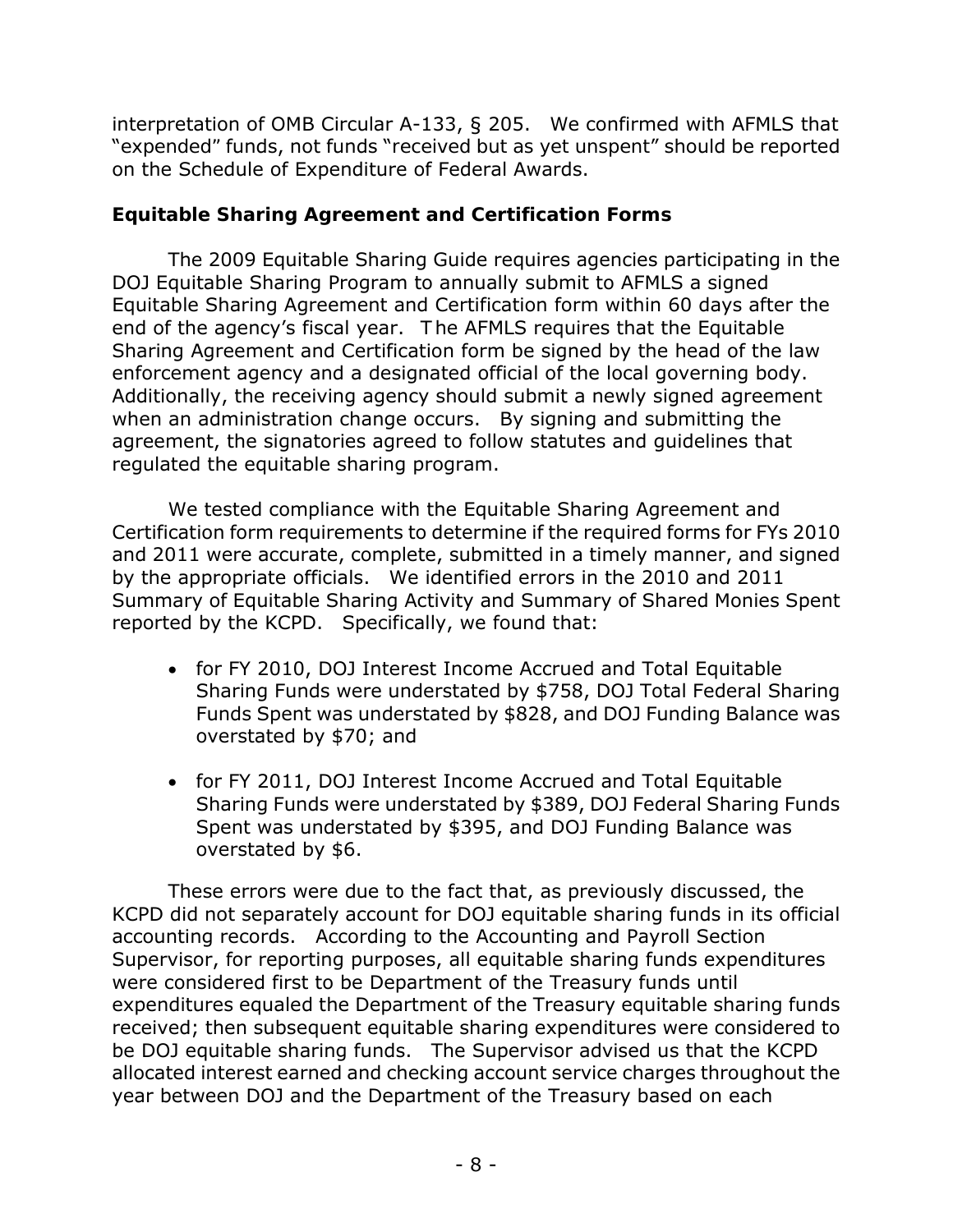Department's percent of the current checking account balance.

 Department's percent of the current checking account balance. We also noted that the KCPD reported all 2010 Interest Income Accrued same account as DOJ equitable sharing receipts. Further, we noted that the Summary of Equitable Sharing Activity sections of the report. as DOJ activity, even though the KCPD also received equitable sharing funds from the Department of the Treasury, and the funds were deposited in the KCPD did not report 2011 Department of the Treasury equitable sharing funds spent on matching grants in the Summary of Shared Monies Spent section of its 2011 Equitable Sharing Agreement and Certification. However, these expenses were accurately reported in the Table G: Matching Grants and

 funds. The KCPD Accounting and Payroll Supervisor also advised us that the rather than as debits to the Interest Earned account. According to the The KCPD Accounting and Payroll Section Supervisor acknowledged the reporting errors and advised us that in response to our notification of the requirement for separately accounting for DOJ equitable sharing funds, the KCPD implemented procedures to separately record DOJ equitable sharing KCPD started recording checking account service charges as expenditures Supervisor, these actions will help ensure accurate reporting on the Equitable Sharing Agreement and Certification reports.

 submitted prior to the established deadlines. However, the KCPD's 2011 which required an amended submission. According to the KCPD Asset Certification form. This was accomplished on July 11, 2011, 72 days after the Through our review of the Equitable Sharing Agreement and Certification forms submitted by the KCPD, we determined that the KCPD FYs 2010 and 2011 annual Equitable Sharing Agreement and Certification forms were Equitable Sharing Agreement and Certification form contained a discrepancy, Forfeiture Detective, the KCPD reported shared assets from a joint investigation as strictly DOJ receipts even though participants in the investigation also included Immigration Customs and Enforcement personnel from the Department of Homeland Security. Th erefore, the KCPD was required to amend and resubmit the annual Equitable Sharing Agreement and end of KCPD's fiscal year.

 AFMLS reporting requirement. Further, we found that the 2011 Equitable Although the KCPD's amended 2011 Equitable Sharing Agreement and Certification form was not submitted within the required deadline, because its initial 2011 Equitable Sharing Agreement and Certification form was submitted in a timely manner and because the KCPD responded to AFMLS direction to submit an amended 2011 Equitable Sharing Agreement and Certification form in a timely manner, in our judgment, the KCPD was in compliance with the Sharing Agreement and Certification form was signed by appropriate KCPD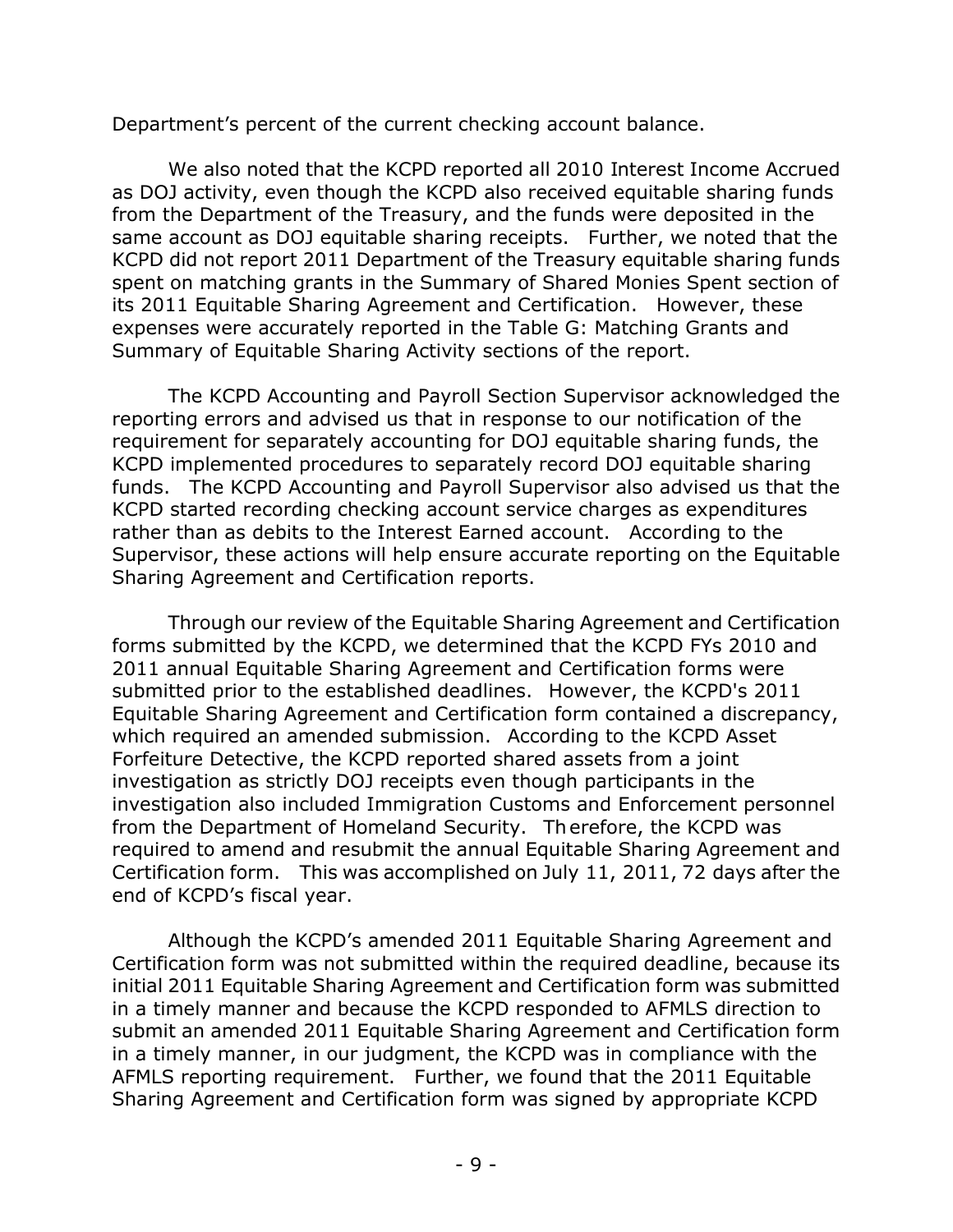and Board of Police Commissioners officials.

### <span id="page-13-0"></span>**Use of Equitable Sharing Funds**

programs. Generally, the use of equitable sharing revenues by state and local recipient agencies is limited to law enforcement purposes. However, the 2009 Equitable Sharing Guide identifies other permissible uses such as drug and gang education and awareness programs, matching contributions in federal grant programs, a law enforcement agency's percentage of the costs to support multi-agency items or facilities, costs associated with properly accounting for equitably shared monies and tangible property, training in connection with language services for persons with limited English proficiency, and non-cash support of formally approved nonprofit community-based

equitable sharing funds.<sup>[5](#page-13-1)</sup> The expenditures included computer equipment, matching contribution requirements. During FYs 2010 and 2011, the KCPD expended \$377,485 in DOJ travel and training, asset accounting and tracking, and federal grant program

 selected and tested 18 equitable sharing expenditures totaling \$358,726. To assess whether the KCPD's DOJ equitable sharing fund expenditures were allowable and supported by adequate documentation, we judgmentally The sample included high-dollar purchases, as well as an assortment of costs we judgmentally selected to ensure our sample would provide sufficient evidence to address the audit objectives, reduce audit risk to an acceptable level, and provide reasonable assurance that the evidence was sufficient and appropriate to support our audit findings and conclusions.

| <b>Expenditure Description</b> | <b>Total Expended</b> | <b>Total Amount</b><br><b>Tested</b> |  |  |  |  |
|--------------------------------|-----------------------|--------------------------------------|--|--|--|--|
| Computer Equipment             | \$358,233.11          | \$346,119.16                         |  |  |  |  |
| Travel and Training            | 11,167.77             | 5,752.60                             |  |  |  |  |
| <b>Matching Contribution</b>   | 6,629.94              | 6,629.94                             |  |  |  |  |
| Asset Accounting and Tracking  | 1,454.65              | 224.26                               |  |  |  |  |
| TOTAL                          | \$377,485.47          | \$358,725.96                         |  |  |  |  |

#### **FY 2010 and FY 2011 TABLE 3: REVIEW OF KCPD EXPENDITURES**

Source: KCPD and AFMLS

ı

 whether the sampled expenditures complied with the permissible uses defined We evaluated the KCPD's supporting documentation to determine

<span id="page-13-1"></span> $5$  The total KCPD expenditures for FYs 2010 and 2011 are adjusted for the checking account service charges recorded as debits to the Interest Earned account.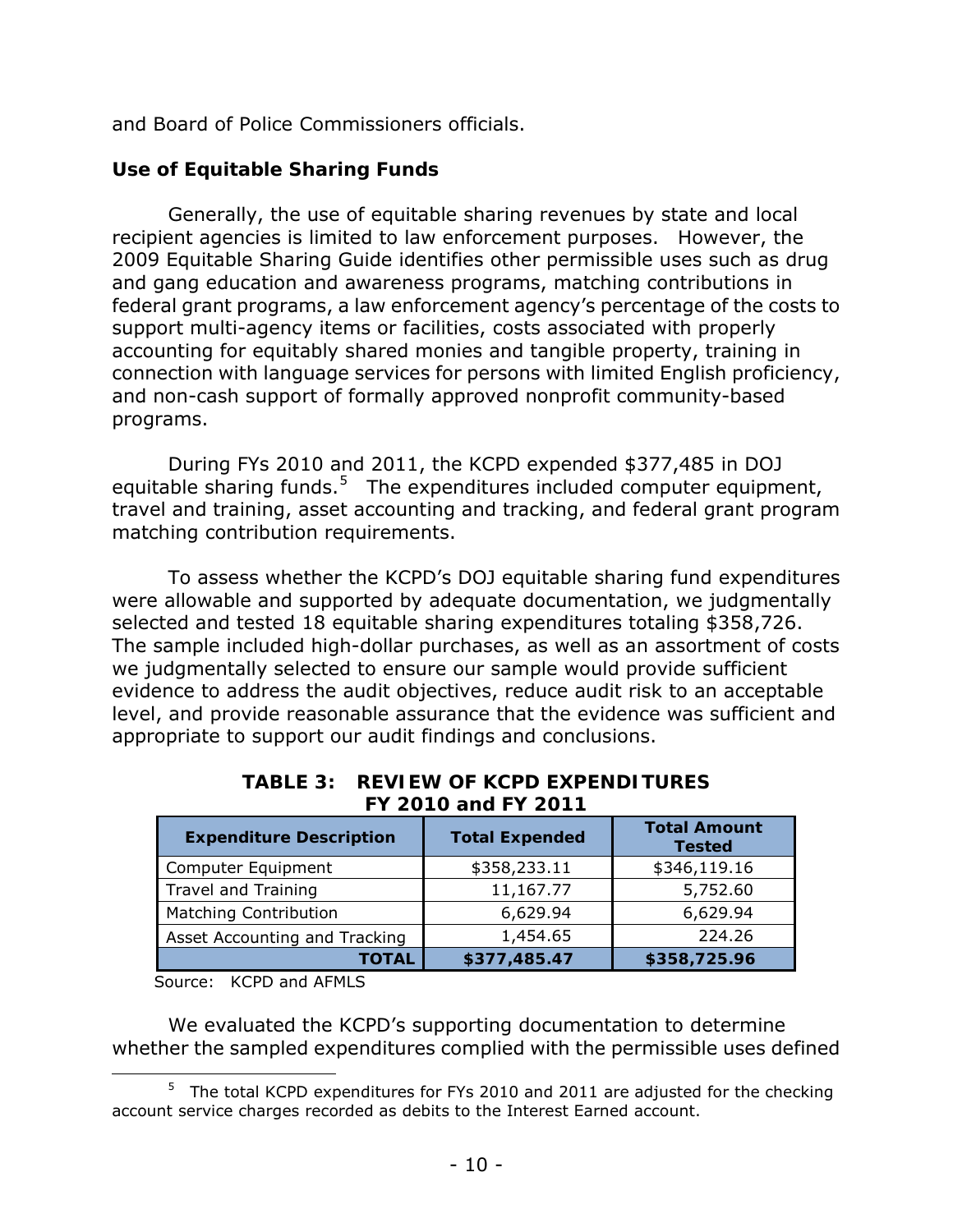in the 2009 Equitable Sharing Guide. We also analyzed the supporting were received, and vendors were paid. Finally, we evaluated whether the equipment items in our expenditure sample were at the location recorded in the KCPD Fixed Asset Report and were being put to an allowable use. documentation to ensure the purchases were approved, goods and services

Through our testing, we determined that DOJ equitable sharing funds were used for allowable purposes, the expenditures were supported by adequate documentation, and purchased equipment was at its assigned location and being put to an allowable use.

#### *Supplanting*

 resources of the recipient. To test whether equitable sharing funds were used local budgets for FYs 2009, 2010, and 2011. The 2009 Equitable Sharing Guide also requires that shared resources be used to increase or supplement the resources of the recipient agency and prohibits the use of shared resources to replace or supplant the appropriated to supplement rather than supplant local funding, we reviewed the agency's

 KCPD's total budgeted appropriations decreased from FY 2009 to FY 2010. Fund. Further, the KCPD total budget increased from FY 2010 to FY 2011 and from FY 2011 to FY 2012. Therefore, we concluded equitable sharing funds were not used to supplant KCPD's budget. Through our review of the KCPD's budget documents, we found that However, through our review of the city of Kansas City, Missouri 2009 - 2010 Adopted Activity Budget, we determined the decrease was to limit the KCPD's budget growth to match revenue growth in the city of Kansas City's General

### <span id="page-14-0"></span>**Views of Responsible Officials**

 audit and at a formal exit conference. Their input on specific issues has been We discussed the results of our review with KCPD officials throughout the included in the appropriate sections of the report.

### <span id="page-14-1"></span>**Recommendations**

We recommend that the Assistant Attorney General, Criminal Division:

 for DOJ equitable sharing funds in its official accounting records. - 11 -1. Ensure that the Kansas City Police Department separately accounts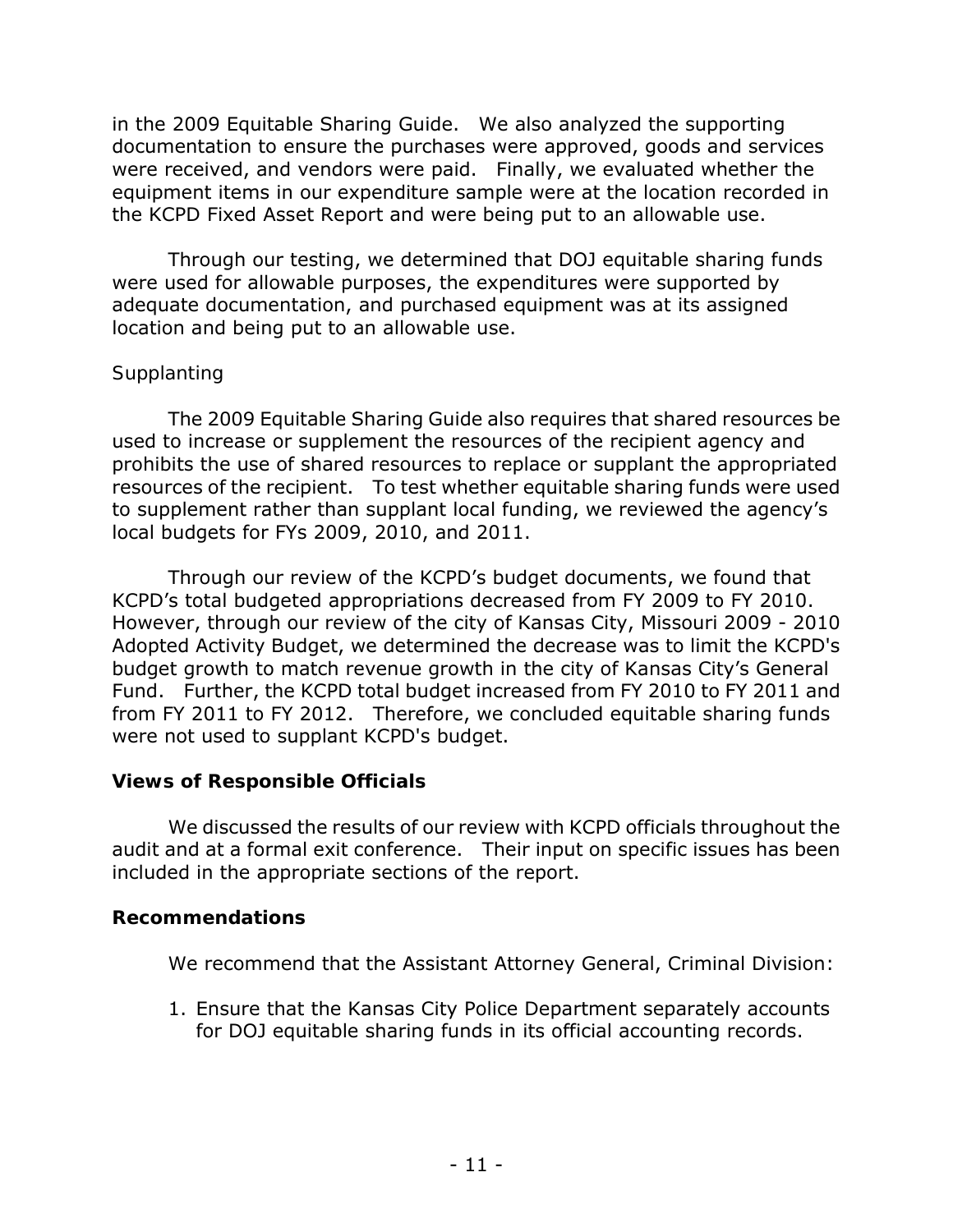- 2. Ensure that the KCPD accurately reports DOJ equitable sharing program expenditures on its Schedule of Expenditures of Federal Awards.
- 3. Ensure that the Kansas City Police Department accurately reports DOJ equitable sharing receipts, expenditures, and interest income accrued on its Equitable Sharing Agreement and Certification Reports.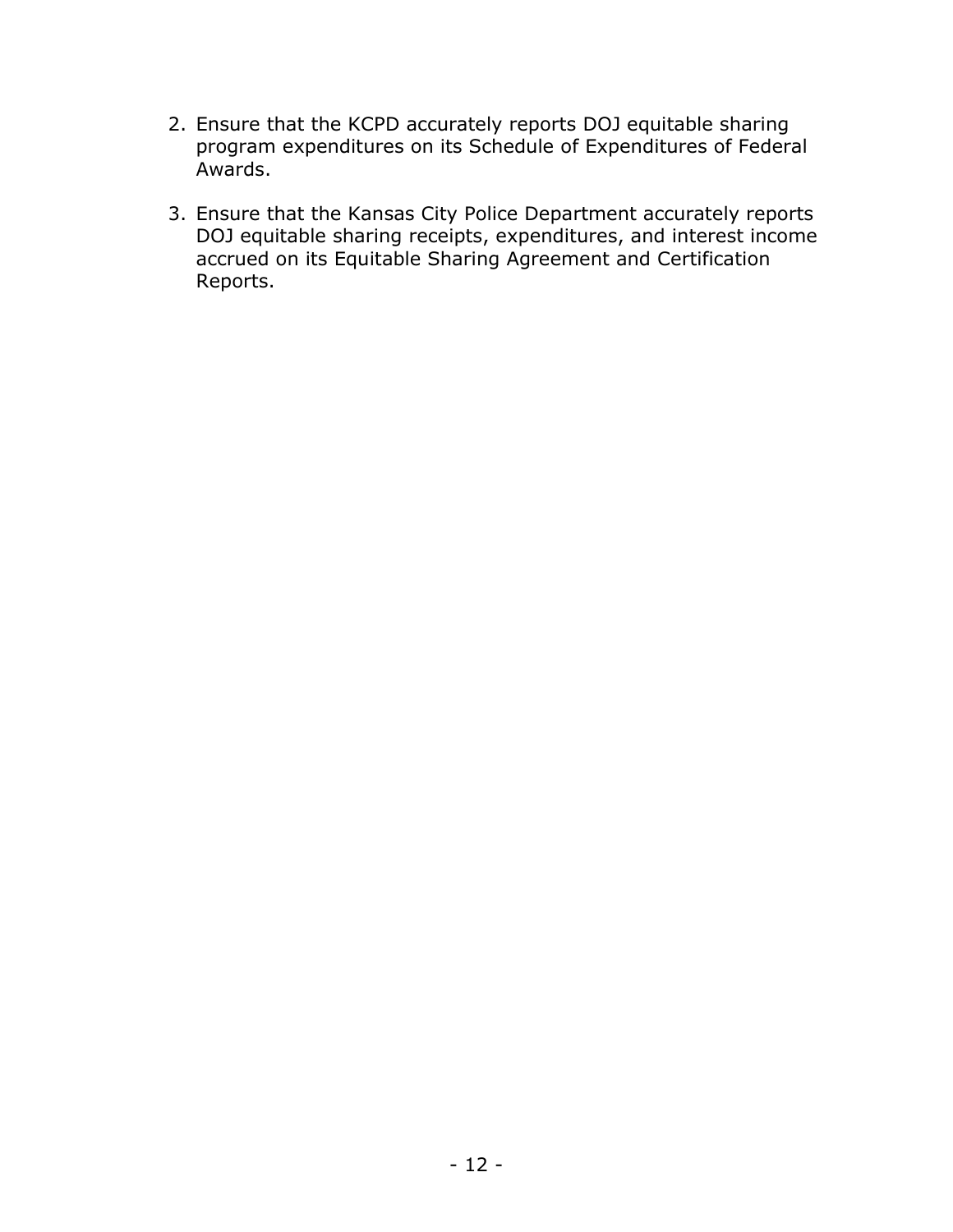## **OBJECTIVES, SCOPE, AND METHODOLOGY**

 accepted government auditing standards. Those standards require that we provide a reasonable basis for our findings and conclusions based on our audit basis for our findings and conclusions based on our audit objectives. We conducted this performance audit in accordance with generally plan and perform the audit to obtain sufficient, appropriate, evidence to objectives. We believe that the evidence obtained provides a reasonable

 basis for our findings and conclusions based on our audit objectives. The objectives of the audit were to assess whether the Kansas City Police Department (KCPD) accounted for equitably shared revenue and tangible applicable guidelines. We tested compliance with what we considered were the most important conditions of the Department of Justice's (DOJ) equitable sharing program. We reviewed laws, regulations, and guidelines governing dated April 2009. Unless otherwise stated in our report, the criteria used during the audit were contained in these documents. assets were accounted for properly and used for allowable purposes defined by the accounting for and use of DOJ equitable sharing receipts, including the Guide to Equitable Sharing for State and Local Law Enforcement Agencies,

 receipts received by the KCPD between May 1, 2009, and April 30, 2011. During FYs 2010 and 2011, there were 110 receipts totaling \$1,361,418. We FYs 2010 and 2011 there were equitable sharing fund expenditures totaling \$377,485. We selected a judgmental sample of 18 transactions, totaling \$358,726, for testing. Judgmental sampling design was applied to obtain Our audit concentrated on, but was not limited to, equitable sharing tested a judgmental sample of five receipts totaling \$477,024. D uring broad exposure to numerous facets of the disbursements reviewed, such as dollar amounts. This non-statistical sample design does not allow projection of the test results to all disbursements.

 equitable sharing funds. In addition, we relied on computer-generated data shared revenues awarded to the KCPD during the audit period. We did not system as a whole. However, when the data we relied upon is viewed in We performed audit work at KCPD headquarters located in Kansas City, Missouri. To accomplish the objectives of the audit, we interviewed KCPD officials and examined records, related revenues, and expenditures of contained in the DOJ Detail Distribution Report for determining equitably establish the reliability of the data contained in the DOJ equitable sharing context with other available evidence, we believe the opinions, conclusions, and recommendations included in this report are valid.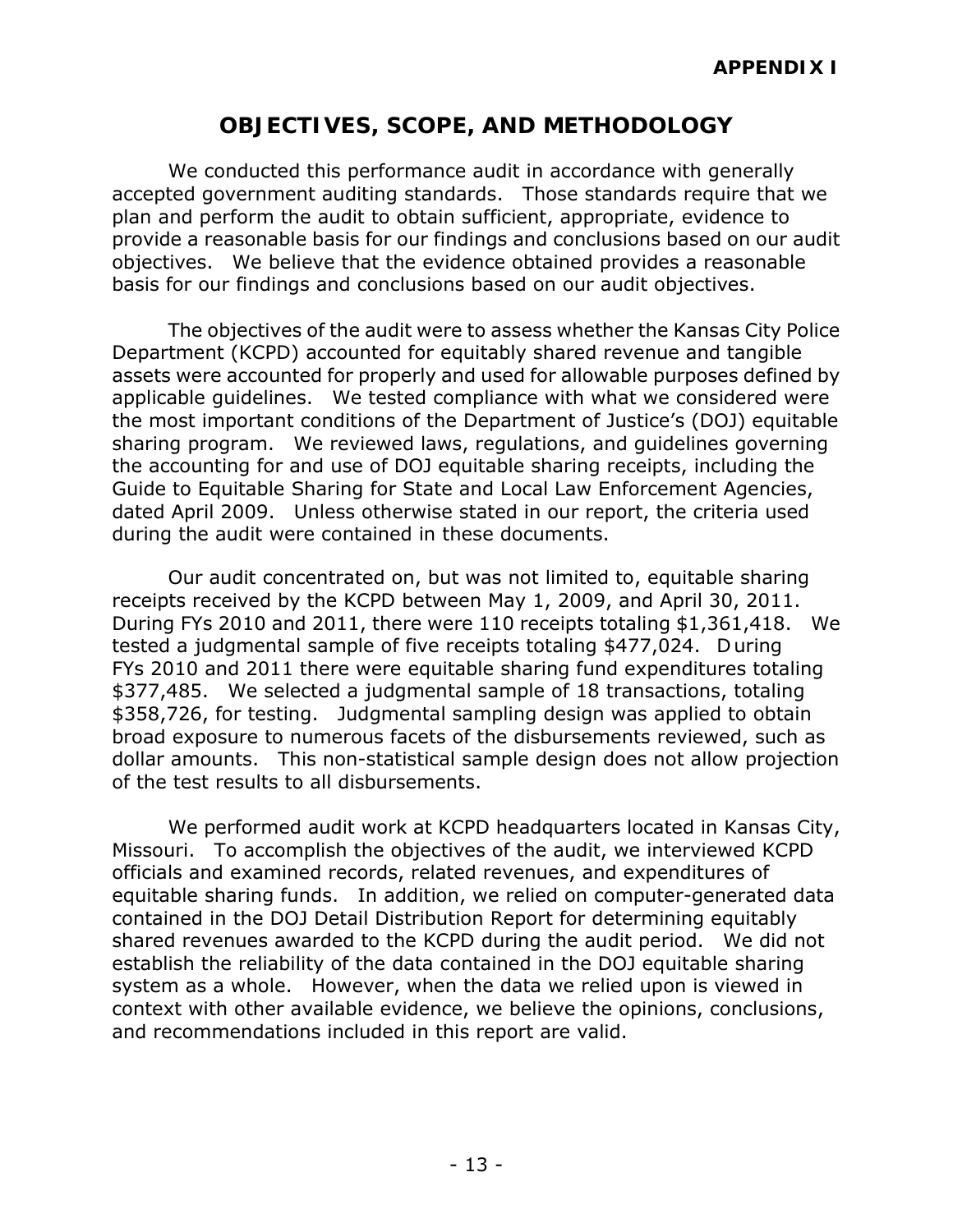accounting standards for equitable sharing funds, (2) monitoring manner, and (5) permissible use of equitable sharing funds. In performing regulations. Our audit specifically evaluated the KCPD's compliance with five essential aspects of the 2009 Equitable Sharing Guide: (1 ) required requirements for Applications for Transfer of Federally Forfeited Property,(3) audit requirements, (4) submission of complete and accurate Annual Equitable Sharing Agreements and Certification forms in a timely our audit, we considered internal controls established and used by the KCPD over DOJ equitable sharing funds to accomplish our audit objectives. However, we did not assess the KCPD's financial management system's reliability, internal controls, or whether it, as a whole, complied with laws and

 regulations. Our audit included an evaluation of the KCPD, a component of the city of Single Audit Report for the year ended April 30, 2011. The Single Audit Circular A-133. We reviewed the independent auditor's assessment, which Kansas City, Missouri, which was included in a city-wide audit conducted by a certified public accounting firm. The results of this audit were reported in the Report was prepared under the provisions of Office of Management and Budget disclosed no control weaknesses or significant noncompliance issues related specifically to the KCPD.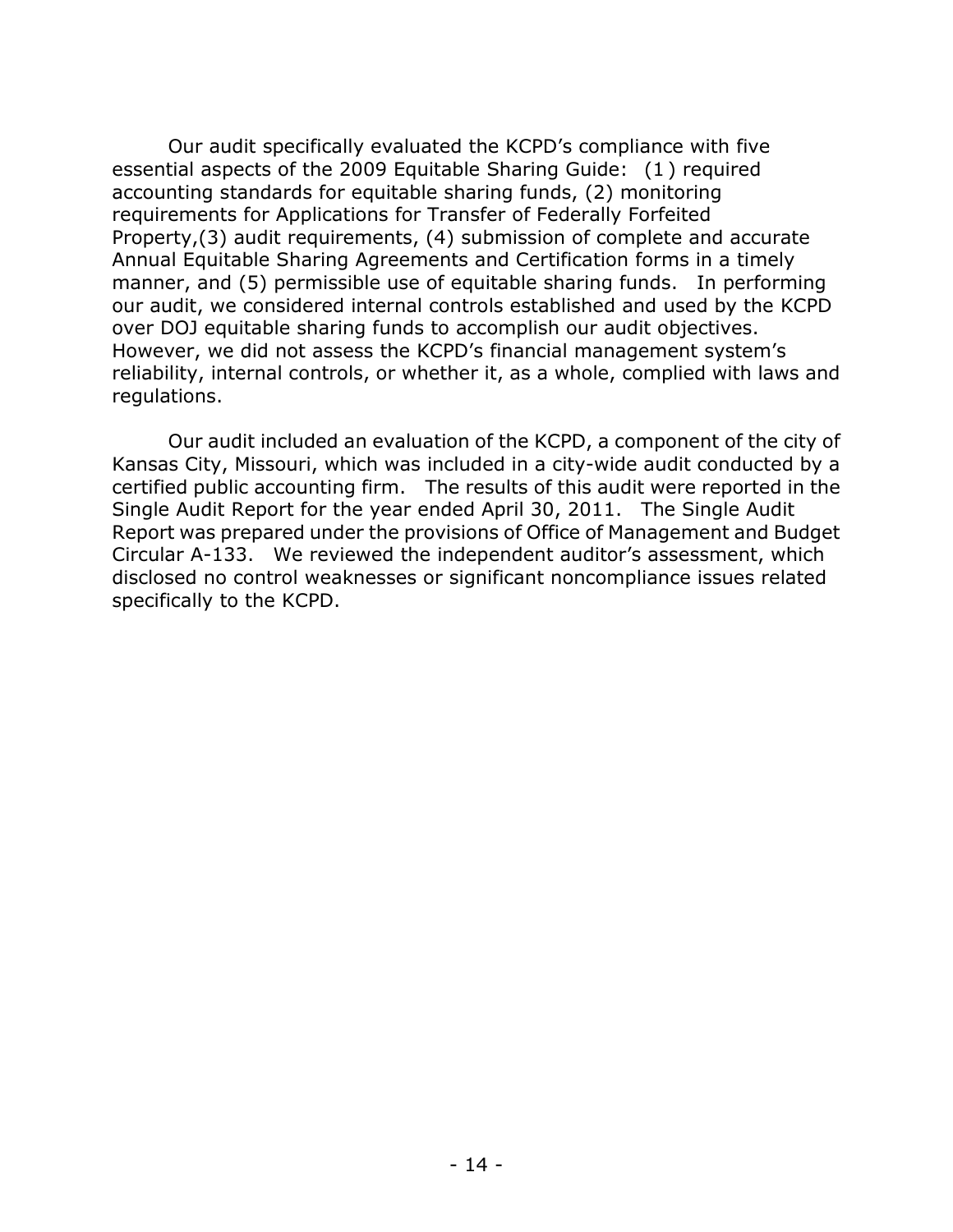### **AUDITEE RESPONSE**

<span id="page-18-0"></span>Police KC/MO

Chief's Office 1125 Leeust Kansas Ci'.y. Miesouri 64106 "... end org

Darryl Forté (S' :;; 234-5010)<br>المقام المقام المقام المقام المقام المقام المقام المقام المقام المقام المقام المقام المقام المقام المقام المقا<br>المقام المقام المقام المقام المقام المقام المقام المقام المقام المقام المقام ا '::h~of"=>:)Ib!- f· il.x: (:J' :J:. 2301-50: 3

April 26, 2012

f.are' S. Threszka Mythsi Raman Regional Audit Manager U,S. Department of Justice-Oi'ice of the Inspector Garleral Chicago Regiana! Audit Office. ~jto W0G: r./l;;l:o!lisor:. Su·[0 1121 Chicago. IL f/ODS1

Dear Ms. Taraszka and Ms. Raman:

Or: bchaif of the Kansas City Police Department, I would like In take this upperfunity to express the Department's appreciation for the opportunity to participate in the Justice Equitable Sharing Program. This is a worthwhile program that mas enabled the Department to acquire nooded equipment. The department is committed to the mission of the DOJ Asset Portefaire. ?n:qrarr ..

I have discussed this sudit and ils recommendations with staff. As requested in your audit, the following are our responses to DOJ : ccommendations.

#### DO3 Recommendation

1. Finsure that the Kansas City Police Department separately accounts for OOJ. equitable sharing funds in its official accounting records.

#### Response

Pic Department agrees and has implemented this recommondation in FigesT Year 2012 upon notification by DOJ suditors. The Fiscal Year 2013 adopted. Budget will include the appropriate accounting structure segregating DOJ and DOT funding and expenditures in the official accounting records.

#### DOJ Recommendation

?.. Fnsure that the KCPD accurately reports DOJ equitable sharing program expenditures on Its Scriedule of Expenditures of Federal Awards.

#### Response

The Dapartment agrees with this recommendation and will report axpenditures. separately for DOJ and DOT in the Schedule of Expenditures of Federa. Awards:

 $P$  ske  $1$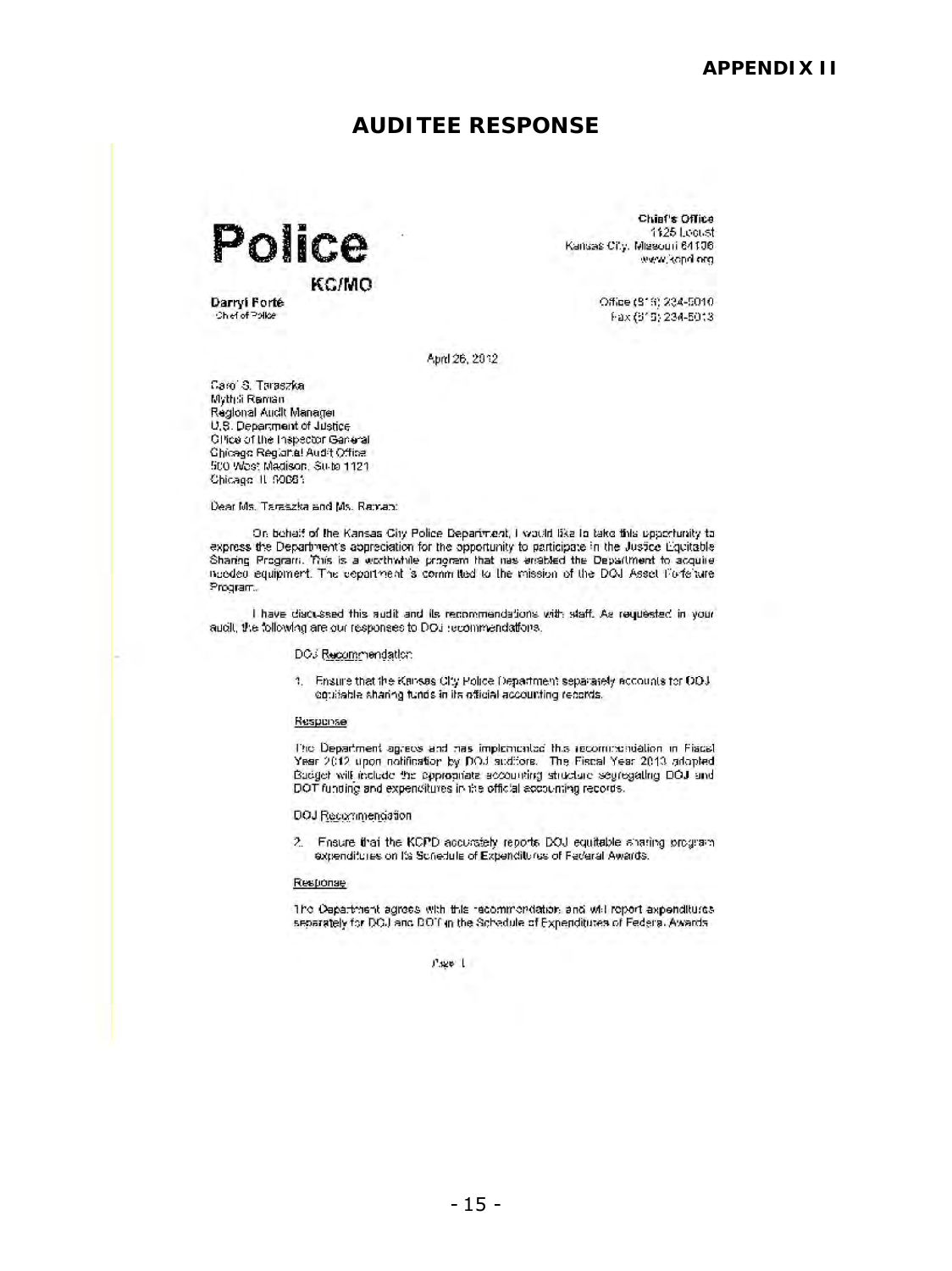#### DOJ Recommendation

3. Ensure that the Kansas City Police Department accurately renorts DOJ: equitable aharing receiple, axpand-tures, and intorest income accrude on its Equitable Sharing Agreement and Certification Reports.

#### **Response**

'With fise implementation of recommendation #1, this will ensure that more accurate accounting information is available to seport data related to DOJ iand.<br>DOT octwity on the Equitable Shoring Agreement and Certifirstian Reports.

Un bohalt of the Department, I would like to acknowledge the cooperators and courtesy.<br>afferded us during this eudit. My siaff will be available to discuss this audit further, if subsequent. cuestions need clarification,

Sincerely Randall Hundle Acting Chief of Pulice

cc <u>ï jm.virtue@usdoy.gcv</u><br>Lennifer.Shasky@usdoj.gov, Liensse Turgoste@usdoj nov ALO@usco;.gov

œ.

 $\lambda$  sign  $\lambda$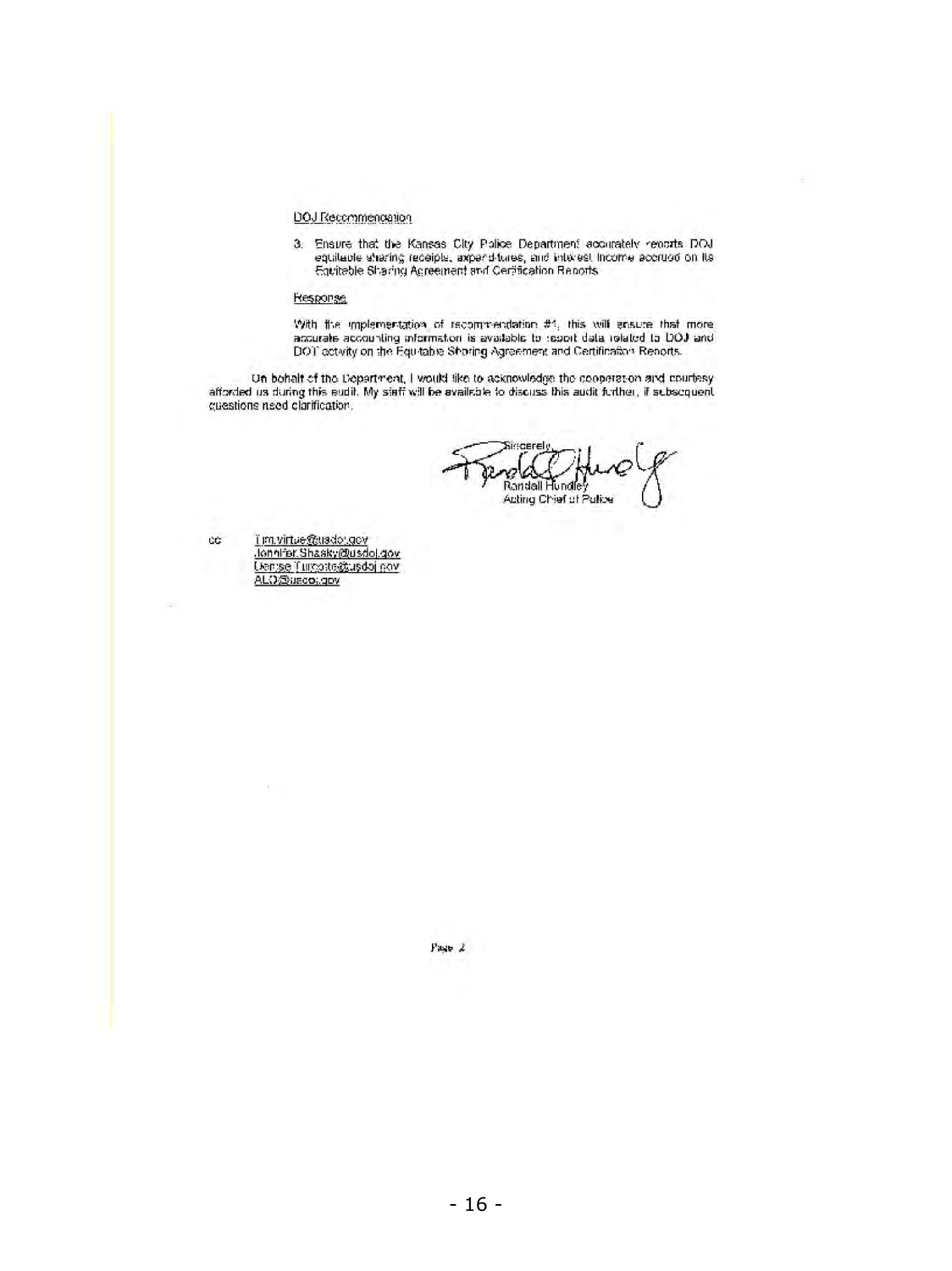## **OFFICE OF THE INSPECTOR GENERAL ANALYSIS AND SUMMARY OF ACTIONS NECESSARY TO RESOLVE THE REPORT**

<span id="page-20-0"></span> the KCPD. The KCPD's response is incorporated in Appendix II of this final report. However, the audit recommendations are unresolved because the Criminal Division declined to provide comments on the draft report. The The OIG provided a draft of this audit report to the Criminal Division and following provides the OIG analysis of the KCPD's response and a summary of actions necessary to resolve each report recommendation.

#### **Recommendation Number:**

 1. **Unresolved.** The KCPD concurred with our recommendation to separately account for DOJ equitable sharing funds in its official accounting records. The KCPD stated that beginning in FY 2013, the accounting expenditures in the KCPD's official accounting records. structure will segregate DOJ and Department of the Treasury funding and

expenditures in the KCPD's official accounting records.<br>However, this recommendation is unresolved because the Criminal Division did not respond to the draft report. This recommendation can be corrective action planned to address the recommendation. resolved once the OIG and the Criminal Division reach agreement on

 corrective action planned to address the recommendation. 2. **Unresolved.** The KCPD concurred with our recommendation to report Expenditures of Federal Awards. DOJ equitable sharing program expenditures on its Schedule of

Expenditures of Federal Awards.<br>However, this recommendation is unresolved because the Criminal Division did not respond to the draft report. This recommendation can be corrective action planned to address the recommendation. resolved once the OIG and the Criminal Division reach agreement on

 corrective action planned to address the recommendation. 3. **Unresolved.** The KCPD concurred with our recommendation to Certification forms. The KCPD stated the changes to its accounting accurately report DOJ equitable sharing receipts, expenditures, and interest income accrued on its Equitable Sharing Agreement and system that were implemented in response to recommendation number 1 will ensure more accurate reporting of DOJ equitable sharing program activity on its Equitable Sharing Agreement and Certification forms.

 However, this recommendation is unresolved because the Criminal Division did not respond to the draft report. This recommendation can be